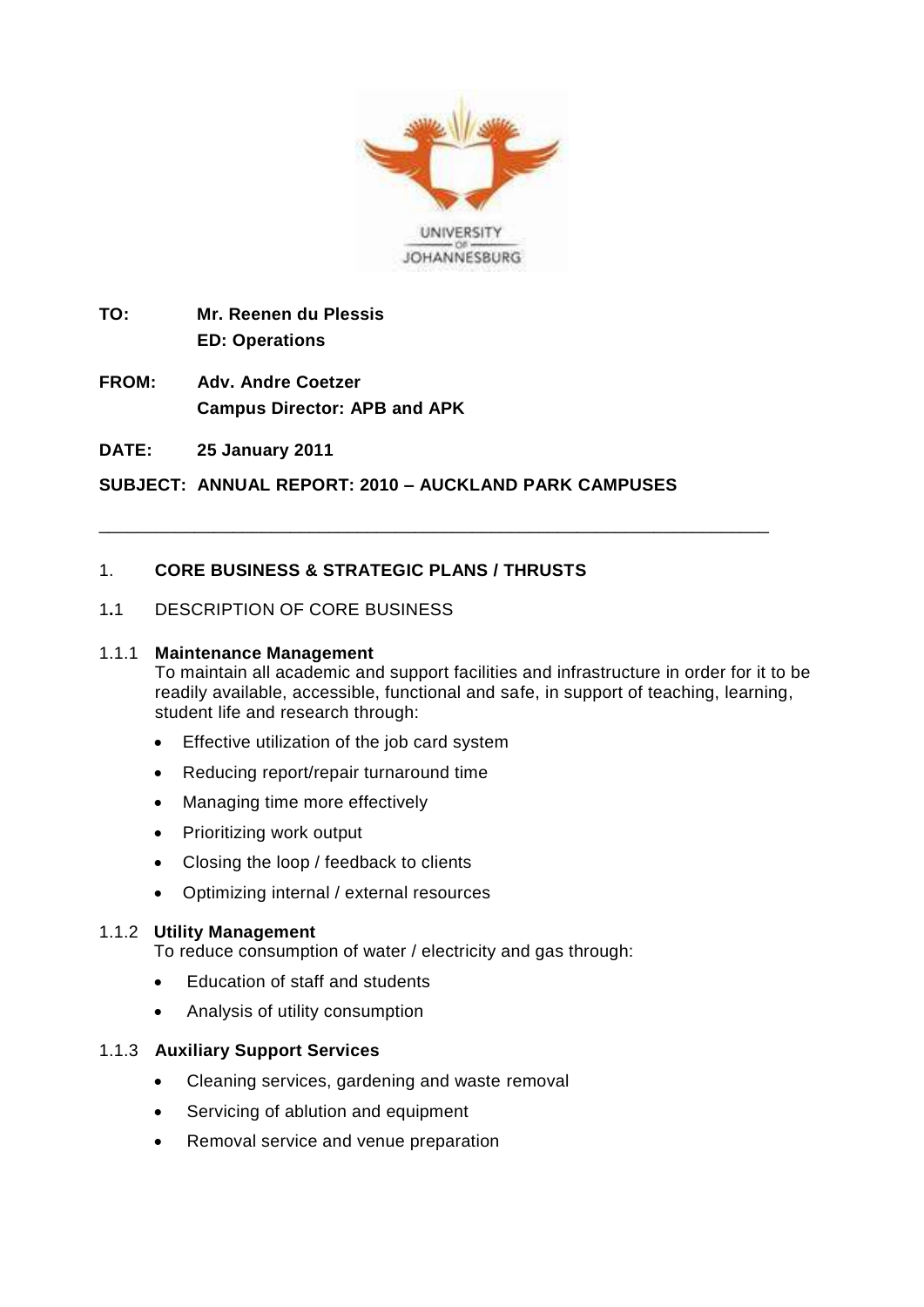## 1.1.4 **Financial Management**

Effective and efficient estimating, budgeting and expenditure control of financial resources through:

- **Effective planning and prioritizing of expenses**
- Correct application of cost centre codes
- Managing / balancing in-house vs. outsourcing costs
- Timeous requisitioning and ordering
- Reviewing of expenses and re-prioritizing

### 1.1.5 **Human Resource Management**

Optimal management, utilization, retention and development of human capital through:

- Multi-skilled workers
- Managing by walk-about
- Performance reviews

### 1.1.6 **Project Management**

To develop, upgrade, refurbish and improve services, infrastructure, buildings and installations in fulfilment of planned scope of works, through:

- Planning ahead (3-5yrs)
- Project management principles
- Delivering on time and within budget

## 1.2 **STRATEGIC PROGRESS – COMPLETED PROJECTS**

### 1.2.1 **Bunting Road Campus**

- Residences: R3m has been spent on improving all residences which includes renovation of ablutions, exterior and interior painting, electrical infrastructure, upgrading of flooring
- Academic buildings: R2.4m has been spent on improving facilities within lecture venues i.e. flooring, lighting, seating, painting and air-conditioning
- Upgrading of access for people with disabilities: a large number of ramps have been constructed to allow access for people in wheelchairs. A number of rooms have been converted in residences to accommodate people with various disabilities
- Additional parking: a new parking area which caters for 140 parking bays have been constructed
- Various minor works: a number of offices in numerous departments has been converted, to accommodate increasing staff numbers

### 1.2.2 **Auckland Park Kingsway Campus**

- New residence: The new residence has been completed and is ready for occupation in 2011
- APK residences: various improvements were affected to all residences which range from replacing roofs, waterproofing, construction of guard huts, to various upgrading of ablutions, painting and re-tiling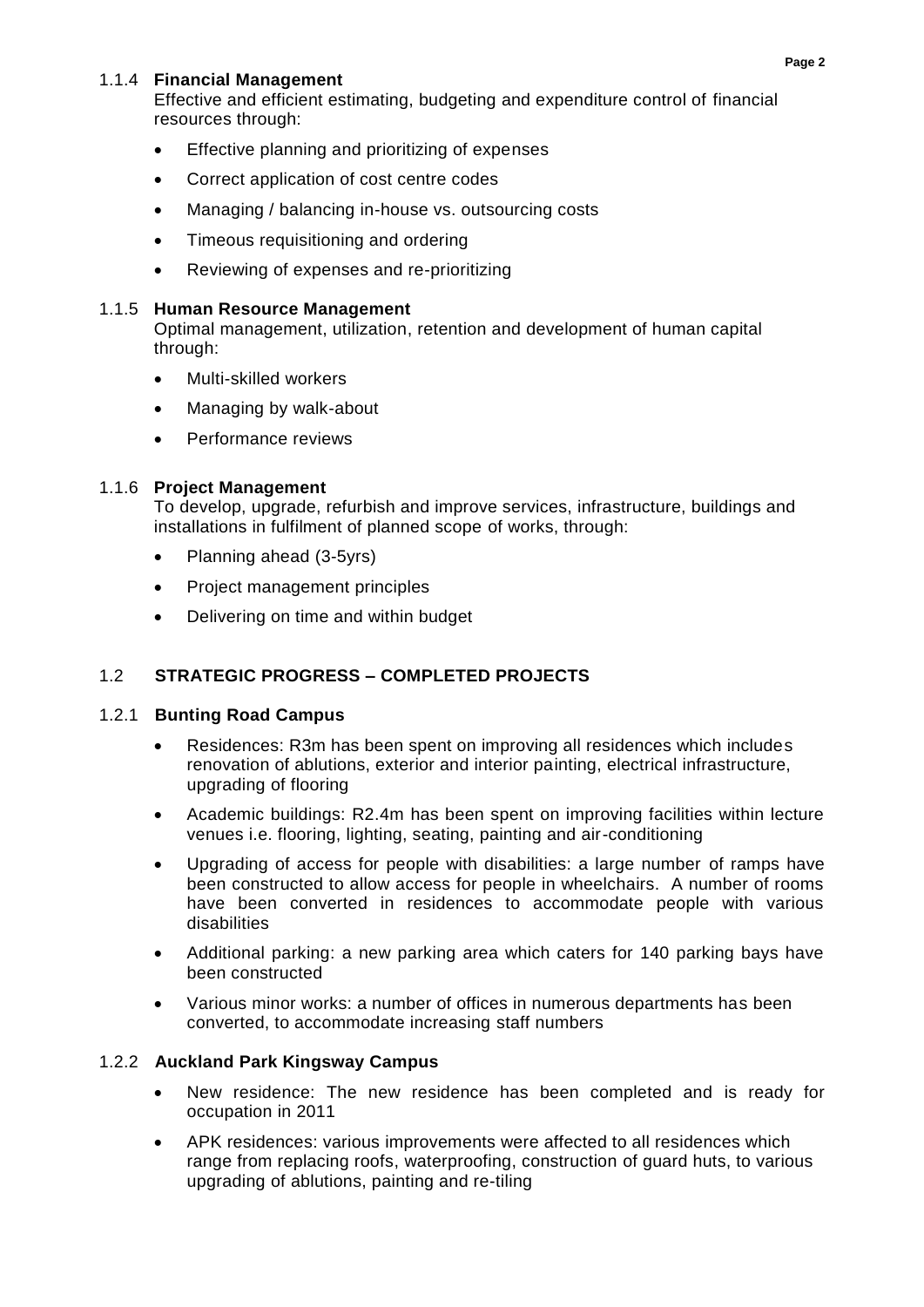- Water reticulation: a major water reticulation project was completed, resulting in utilizing bore-hole water in conjunction with city water. This has brought about more effective water supply to both potable and fire water supplies
- Office alterations: various major and minor office alterations were affected, resulting in optimal use of floor space
- Upgrading of lecture venues: a number of lecture venues were refurbished
- UJ Island: a project had been initiated to eradicate blue gum trees on the island

### 1.2 **GAPS / ISSUES**

The Campus Director (APK) has resigned during July 2010 resulting in some gaps in the chain of command. This was however rectified by appointing CD: APB in an acting capacity, to direct operations on both APK and APB Campuses.

#### 2 **HUMAN RESOURCE MANAGEMENT**

## 2.1 **OVERVIEW OF EMPLOYEE PROFILE : APB**

- $\bullet$  Permanent Employees = 41
- Fixed Term Employees = 11
- Temporary Employees = 14

## **OVERVIEW OF EMPLOYEE PROFILE: APK**

- Permanent Employees = 153
- Fixed Term Employees = 39
- Temporary Employees = 67

### 2.1.1 **Post Level Breakdown: APB Campus**

- $\bullet$  Head count number of employees = 66
- Director  $= 1$
- Managers  $= 4$
- Secretary  $= 1$
- Administrative Assistants = 2
- Helpdesk Operator = 1
- Drivers  $= 2$
- Team Leader  $= 1$
- Team Coordinators = 2
- Artisans  $= 5$
- Semi-Skilled = 5
- General Assistants = 42
- Vacant  $= 2$
- Accenture Posts = 20

### **Post Level Breakdown: APK Campus**

- Head count number of employees = 259
- Managers  $= 6$
- Administrative Assistants = 6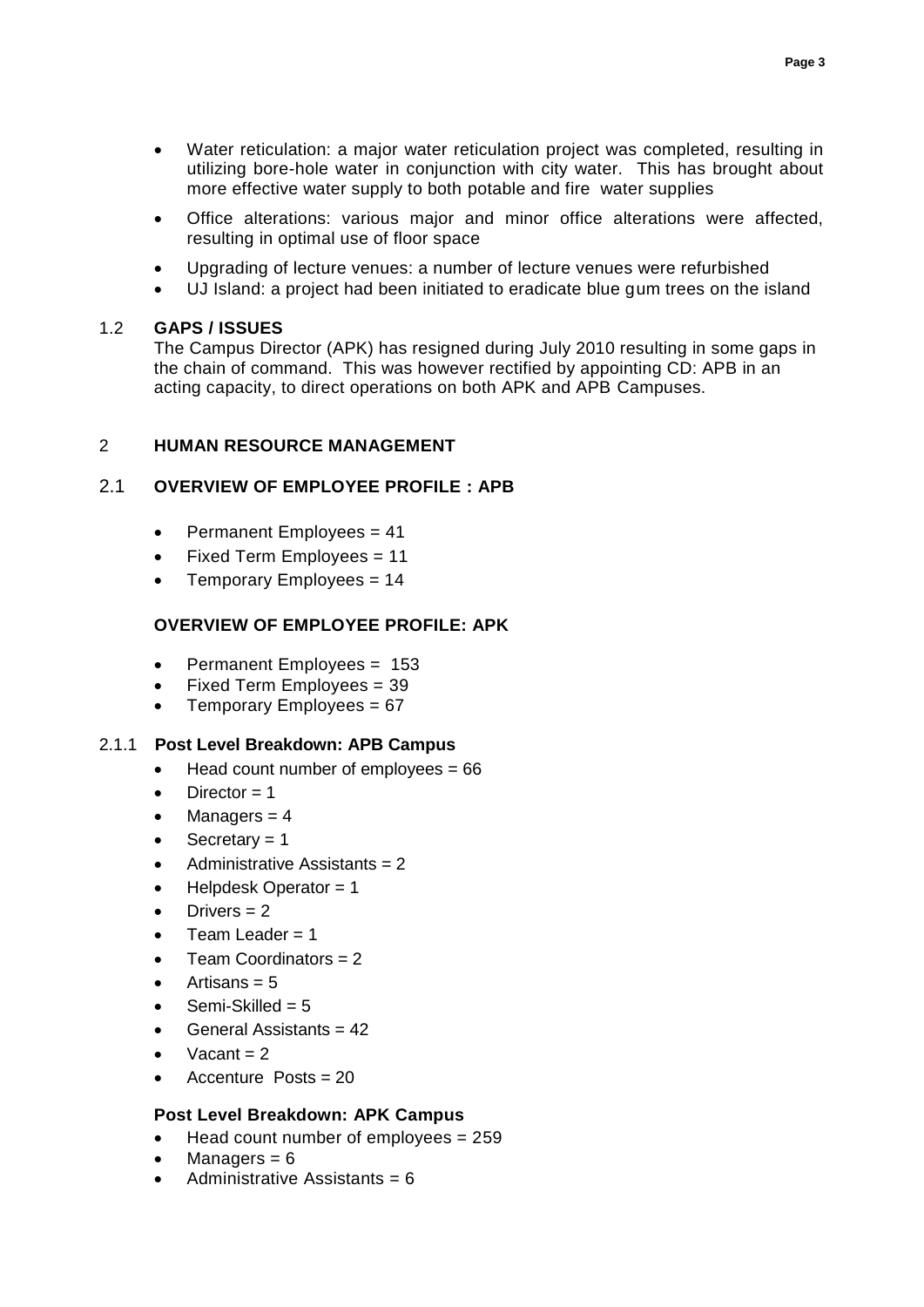- Administrative Officers = 5
- Foremen  $= 3$
- Machine Operators = 23
- Plumber = 1
- Artisans  $= 13$
- Drivers  $= 18$
- General Assistants = 134
- Beverage Assistants = 11
- Semi Skilled = 36
- Team coordinators  $= 3$
- Vacant  $= 5$
- Accenture Post = 14

# 2.2 **Equity Profile: APB Campus**

- African Male = 32
- $\bullet$  African Female = 22
- Coloured Male  $= 1$
- Coloured Female = 2
- Indian Male = 0
- Indian Female = 0
- White Male  $= 6$
- White Female  $= 3$

# **Equity Profile: APK Campus**

- African Male =220
- African Female =11
- Coloured Male  $= 4$
- Coloured Female =1
- Indian Male = 1
- Indian Female =0
- White Male  $= 20$
- White Female =2

## 2.3 **Status of qualification: APB Campus**

 $\bullet$  Locksmith Qualification =  $x1$ 

# **Status of qualification: APK Campus**

Semi skilled workers qualified as electricians = 2

# 2.4 **Appointment; promotions, resignations, deceased & succession planning: APB Campus**

- Appointments = 4 Permanent
- Promotions = 3
- Resignations  $= 1$
- Deceased = None
- Succession Planning = Yes

## **Appointment; promotions, resignations, deceased & succession planning: APK Campus**

- Appointments = 2
- Promotions = 4
- Resignations = 3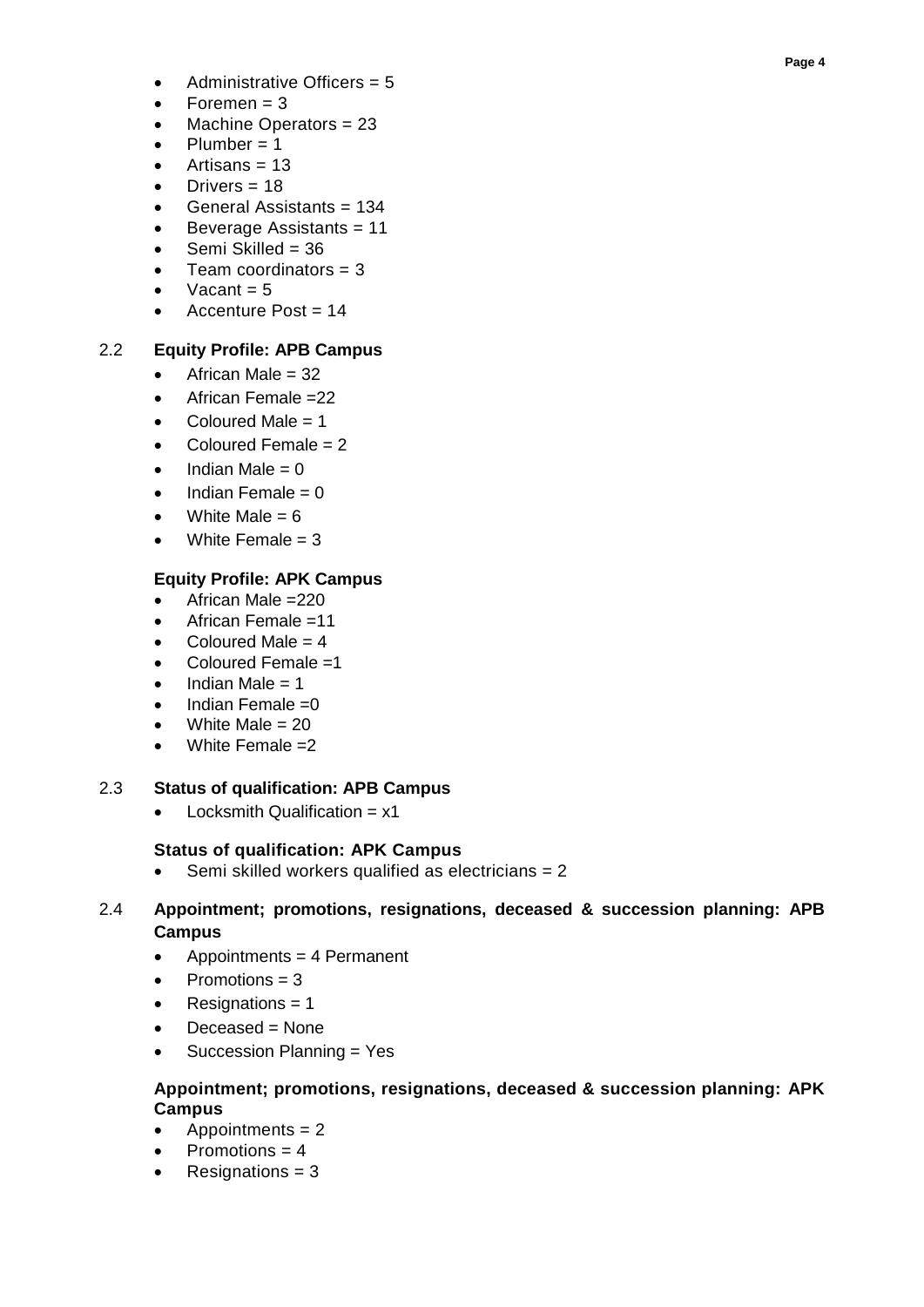- Retirements  $= 5$
- Deceased  $=$  3
- Succession Planning = Yes

## 2.5 **Achievements of Employees: APB Campus**

- Long Service Award 25years = 1
- Top Achiever for Life Orientation  $(ABET) = 1$
- Top Achiever for Communication in English Level 2 (ABET) = 1

### **Achievements of Employees: APK Campus**

- Mr. J Seleka 25 Years Service Award
- Mr. R.N Campbell 10 Years Service Awards
- Mr. P. Smaghuhle 20 Years Service Awards
- Mr. J.Kgosidintsi 20 Years Service Awards
- Mr. D Sithole 20 Years Service Awards years
- Mr. A Cholo 20 Years Service Awards
- Mr. B Mthyosi 25 Years Service Awards
- Mr. J.P Cholo 30 Years Service Awards
- Mr. MS Rikhotso 35 Years Service Awards
- Mr. NJ Mamabolo 15 Years Service Awards
- Mr. N Maluleke 20 Years Service Awards
- Mr. S Mandand 25 Years Service Awards

## 2.6 **Staff Development Programme: APB Campus**

- ABET Communication in English Level 1= 1
- ABET Communication in English Level 2 = 4
- ABET Communication in English Level 3 = 1
- ABET Communication in English Level 4 = 1
- ABET Life Orientation  $= 1$

## **Staff Development Programme: APK Campus**

- Eight employees attended ABET classes and they passed to the next level
- Two employees took a fire fighting course
- Three staff members attended a Project management Training

## 2.7 **Summary of Skills and Competencies within the Division: APB Campus**

- Conflict Management =  $6$
- Service Excellence = 4
- Stress Management = 7
- Business Writing = 3
- Project Management = 1
- Oracle Training = 1
- Ms Excel Beginners  $= 4$

### **Summary of Skills and Competencies within the Division: APK Campus**

- Conflict Management = 0
- Service Excellence = 2
- Stress Management =  $0$
- Business Writing = 1
- Diploma in Road Transport = 1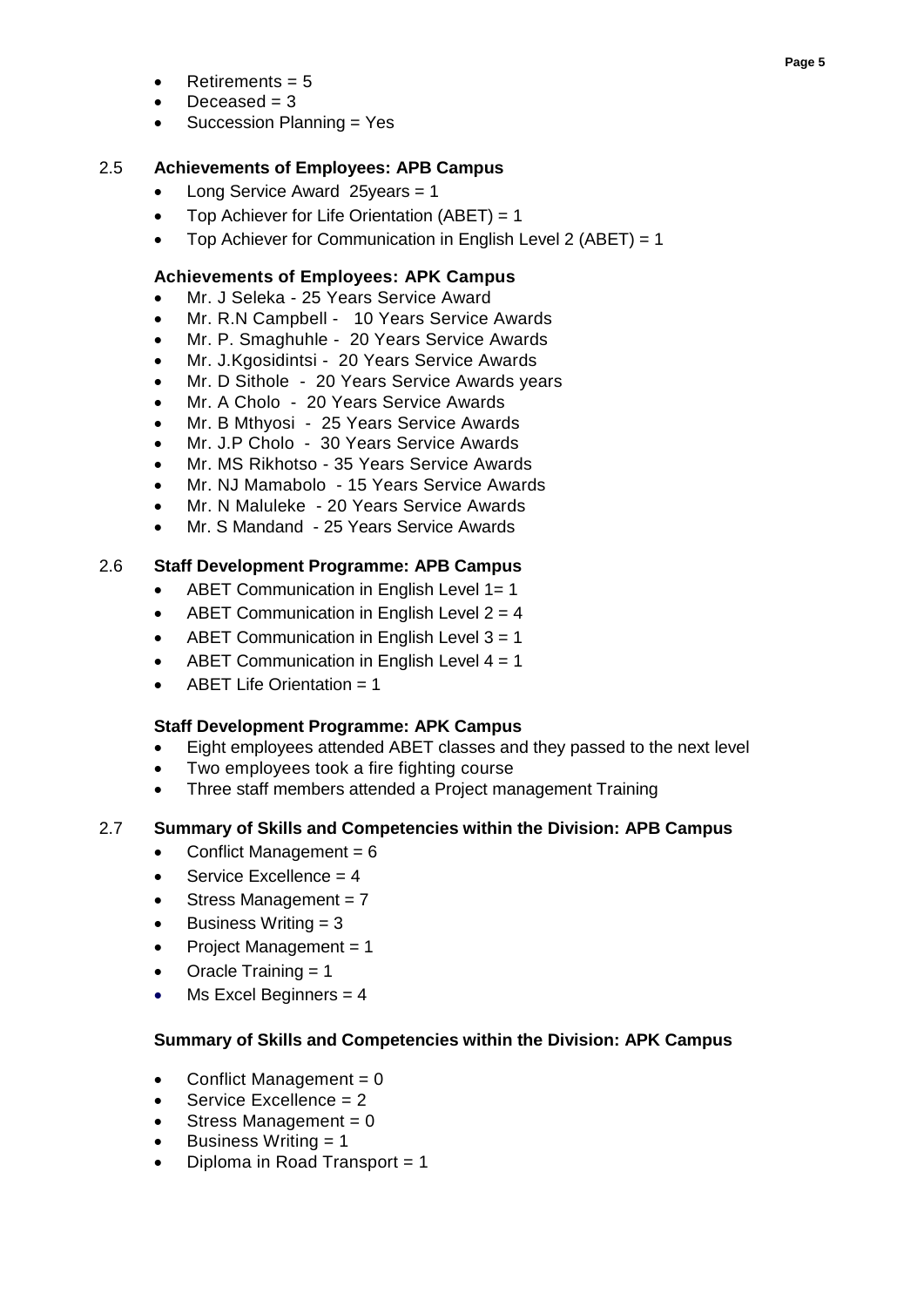- Project Management =1
- Oracle Training =0
- Ms Excel Beginners =0

## 3 **STAKEHOLDER REPORT**

### **Securing Campus Outer Boundaries**

- Close cooperation with the SABC, Netcare, Egoli Gas and Wits University was established to ensure a safer corridor between APK and Bunting Rd campuses, and areas immediately surrounding both campuses
- Regular risk analysis and closer cooperation with the Metro Police and SAPS Brixton to ensure a more frequent police presence around both campuses
- Regular meetings and walk-about with the local ward councillor to improve municipal services i.e. Parks and Recreation (cutting of grass sidewalks), JHB Roads Agency (up-keeping of roads, traffic signal and signs)

### 4 **SUSTAINABILITY**

### 4.1 **Carbon Footprint**

 During the latter part of 2010 I embarked on an exercise to determine the carbon footprint calculation for both campuses.

MEC has appointed a consultant to scientifically calculate UJ's footprint, and I had discussions with said consultants. To mitigate carbon footprint on both campuses, the following has been introduced:

- Utilizing battery operated golf carts on campus
- Advocating paperless meetings
- Advocating recycling and the implementation of recycling stations at both campuses
- Embargo on all new air-conditioning installations
- Planting of additional 114 trees
- Introduction of timers on interior building (passage lights)

### 5 **GOVERNANCE**

### 5.1 **Quality Management**

- Regular operations fora were held, where all stakeholders have there input with regard to all campus activities
- SRC / Campus Director meetings were held regularly to interrogate student issues
- People with Disability fora were attended
- Wellness committee meetings were held and problems addressed timeously
- Senior management meetings and walk-abouts on campus resulted in on-the-job discussions and problem solving